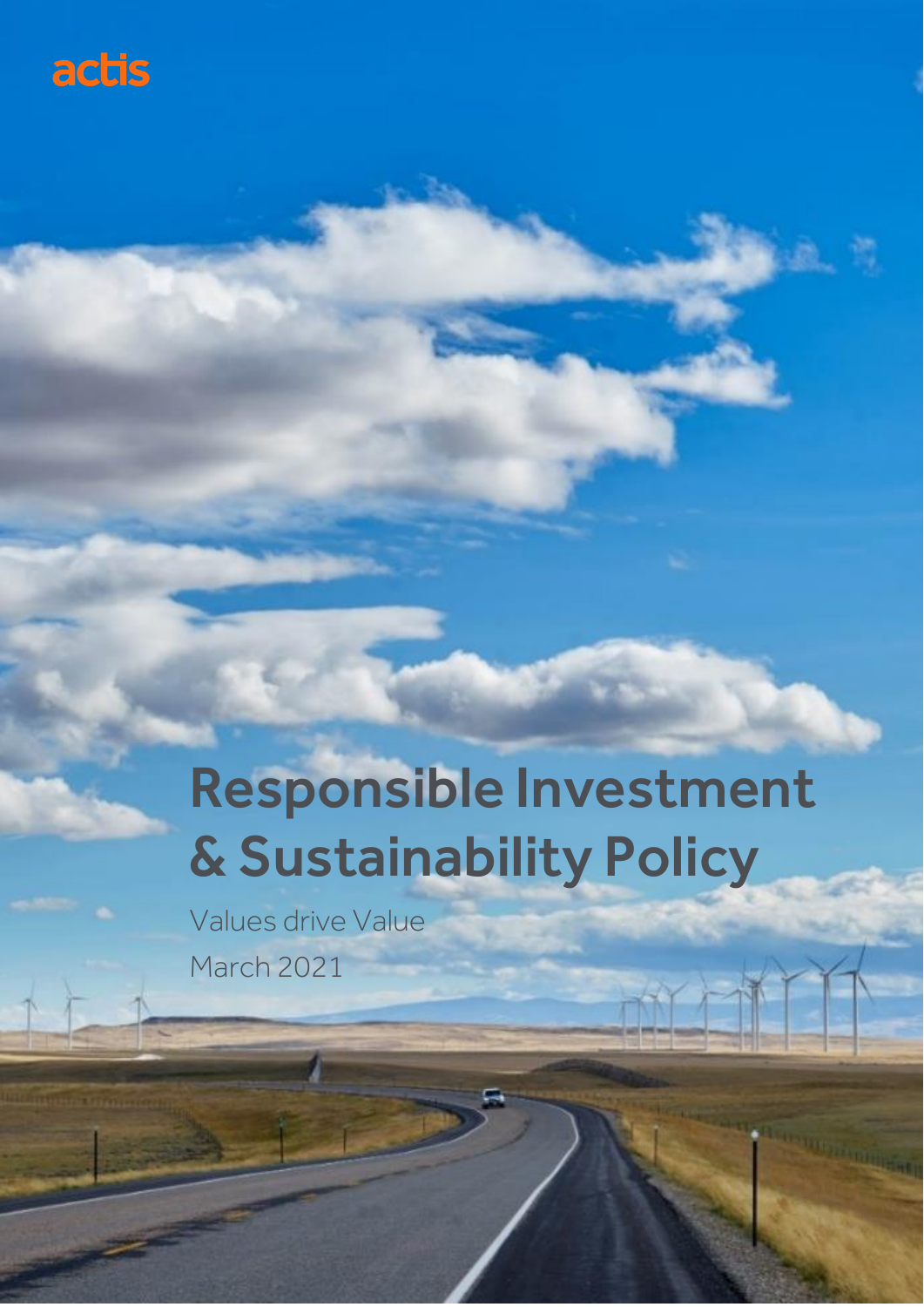## actis

## Table of contents

| $\mathbf{1}$ .                  | Introduction                                                    |              |  |  |
|---------------------------------|-----------------------------------------------------------------|--------------|--|--|
|                                 | Integration of the RI Policy into the Investment Process<br>1.1 | 3            |  |  |
| 2.                              | <b>Exclusions</b>                                               |              |  |  |
| 3.                              | Investing with Impact                                           |              |  |  |
| 4.                              | Environment                                                     | 6            |  |  |
|                                 | Objective<br>4.1                                                | 6            |  |  |
|                                 | Approach<br>4.2                                                 | 6            |  |  |
| 5 <sub>1</sub>                  | Climate Change                                                  |              |  |  |
|                                 | Objective<br>5.1                                                | 7            |  |  |
|                                 | Approach<br>5.2                                                 | 7            |  |  |
| 6.                              | Social Impact and Human Capital                                 | 8            |  |  |
|                                 | Objective<br>6.1                                                | 8            |  |  |
|                                 | Approach<br>$6.2$                                               | 8            |  |  |
| $7_{\scriptscriptstyle{\star}}$ | <b>Business Integrity</b>                                       |              |  |  |
|                                 | Objective<br>7.1                                                | $\mathcal G$ |  |  |
|                                 | Approach<br>7.2                                                 | 9            |  |  |
| 8.                              | <b>Investee Company Undertaking</b>                             | 10           |  |  |

#### Version Control

|     | <b>Version Approved by</b>               | <b>Signature</b> | <b>Date</b>       | <b>Next Review</b> |
|-----|------------------------------------------|------------------|-------------------|--------------------|
| 1.0 | <b>Torbjorn Caesar</b><br>Senior Partner | alser            | <b>March 2021</b> | <b>March 2023</b>  |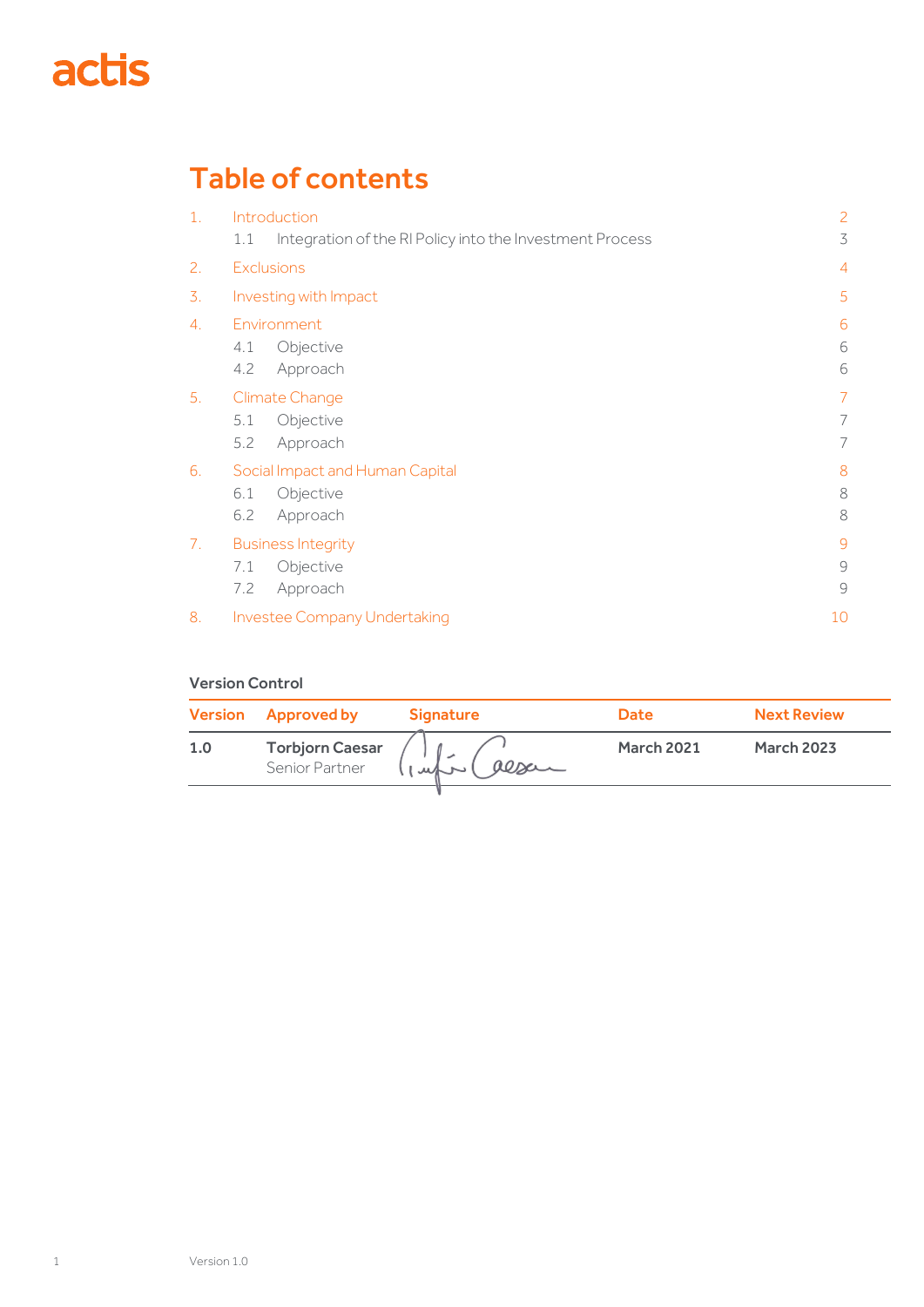### 1. Introduction

At Actis, we believe that *Values drive Value*, meaning that by investing responsibly, we create businesses that are more resilient, more innovative, better able to deliver societal and environmental benefits, and ultimately more valuable.

Instilling world-class environmental, social and governance (ESG) standards as part of our overall responsible investment approach is a core lever for risk mitigation and value creation.

We focus on identifying and managing ESG issues (risks or opportunities) which are material to our businesses and we work in partnership with our companies to support them towards achievement of international best practice. In addition, we seek to measure and manage all our investments to enhance the positive impacts on society and the environment.

Our approach enables our companies to:

- − Mitigate risks and capture opportunities to build higher quality businesses;
- − Access finance more readily;
- − Secure a "*social license to operate*" and improve resilience;
- − Establish and maintain high standards of corporate governance, conduct and business integrity;
- − Attract, motivate and retain the best talent; and
- − Establish and enhance their reputation as sustainable businesses.

Actis recognises that ESG issues are complex and dynamic, and that an adaptive and forwardthinking approach is necessary in this environment. Our approach seeks to align with the principles of international conventions, standards and guidelines such as, but not limited to: The Modern Slavery Act 2015, United Kingdom; the UN- supported Principles for Responsible Investment ("PRI"); the UN Guiding Principles on Business and Human Rights; the UN Sustainable Development Goals ("SDG"); the IFC Operating Principles for Impact Management; and the Task Force on Climate-related Financial Disclosures (TCFD).

This Responsible Investment and Sustainability Policy (herein "the Policy") applies to all Actis investments and addresses the following areas:

- − Exclusions
- − Investing with Impact
- − Environment
- − Climate Change
- − Social Impact and Human Capital
- − Business Integrity
- − Investee Company Undertaking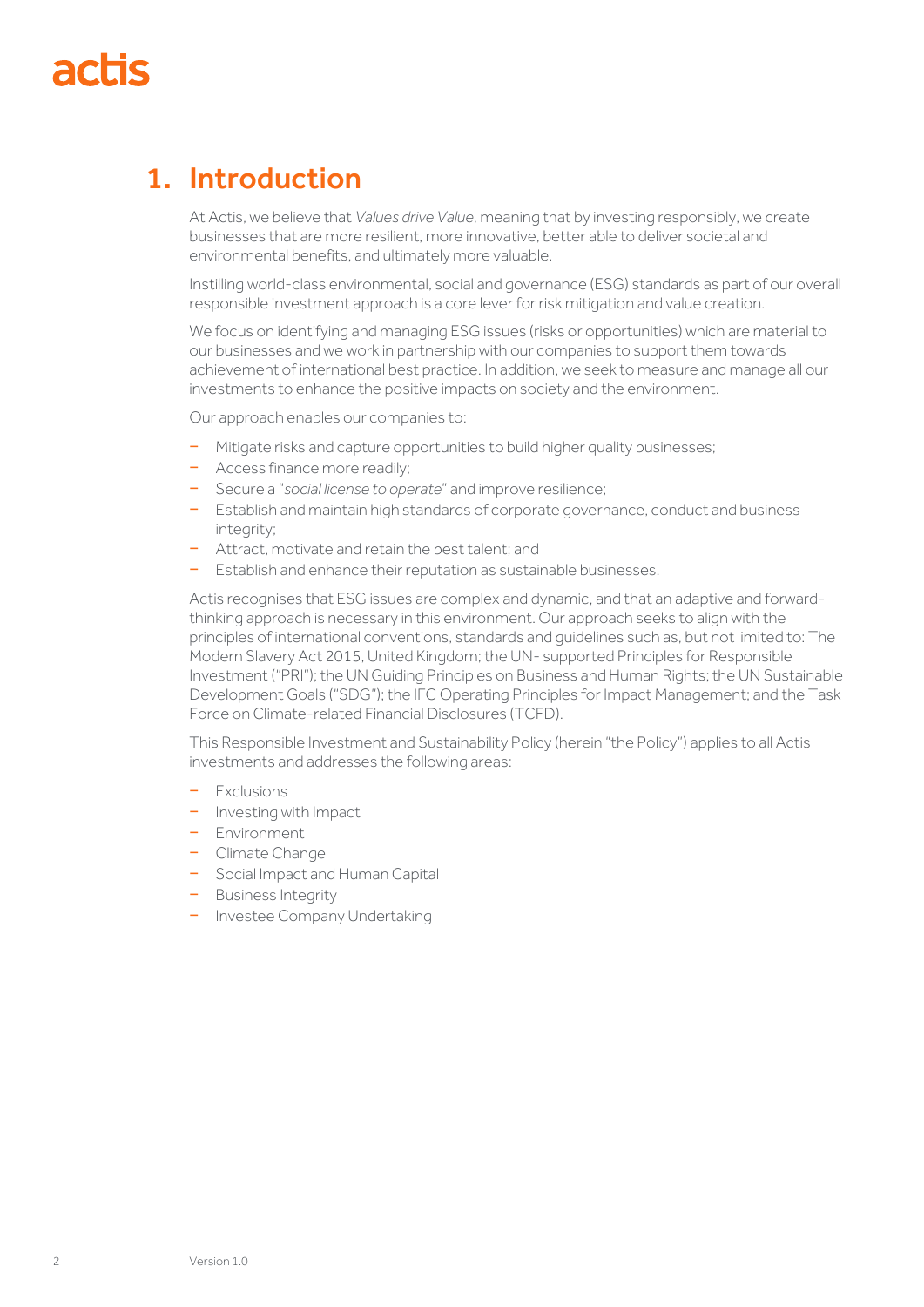#### 1.1 Integration of the Policy into the Investment Process

Actis has a dedicated Responsible Investing team (herein "the RI Team") who are involved in the decision-making process throughout the life cycle of our investments, from origination to realisation.

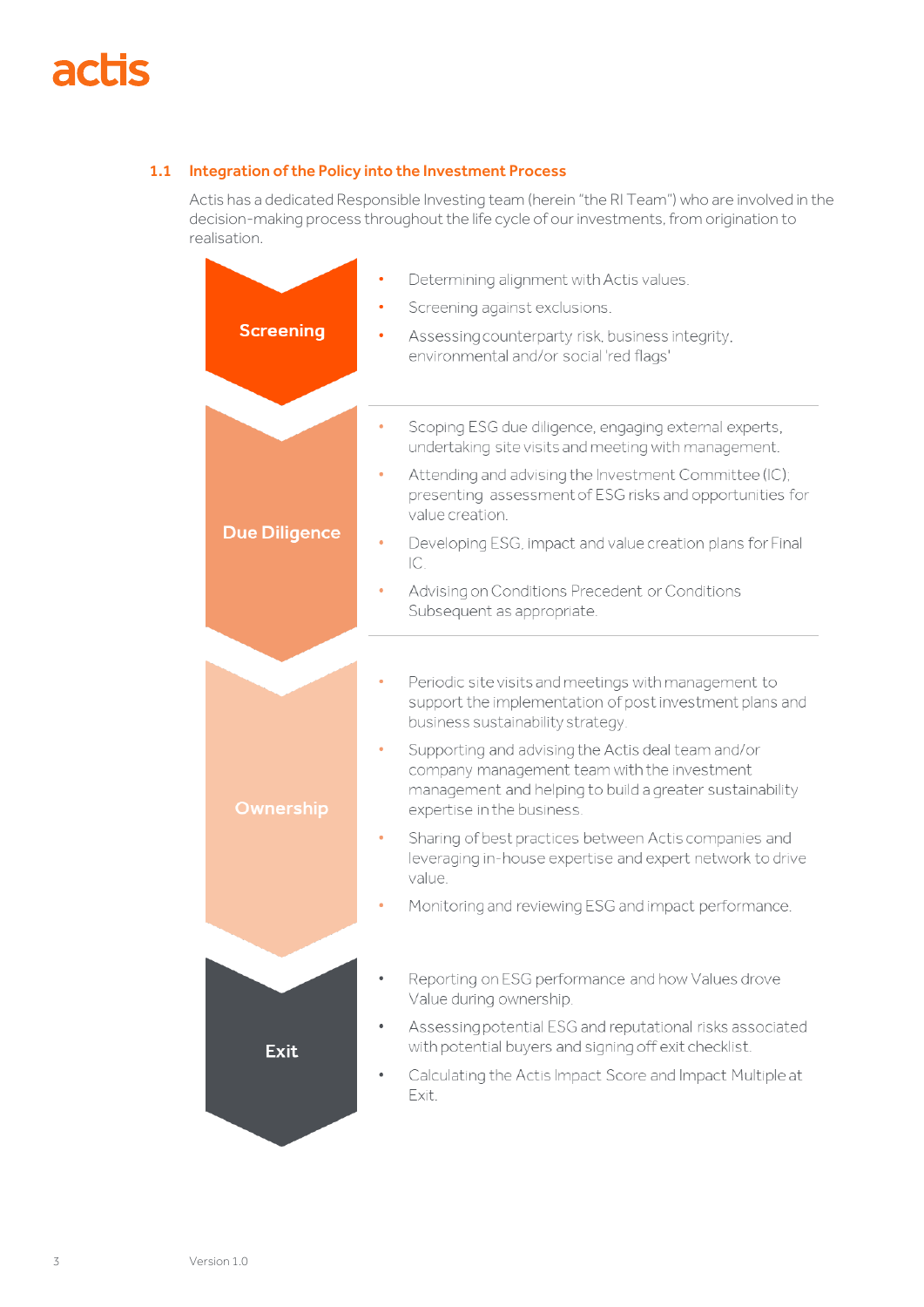### 2. Exclusions

These exclusions apply to each and every one of Actis' investments.

Actis will not invest fund capital in any of the following:

- − Production or trade in any product or activity deemed illegal under host country laws or regulations or international conventions and agreements, or subject to international bans, such as pharmaceuticals, pesticides/herbicides, ozone depleting substances, PCB's, wildlife or products regulated under CITES.
- − Production or trade in weapons and munitions.<sup>1</sup>
- − Production or trade in tobacco.<sup>1</sup>
- − Gambling, casinos and equivalent enterprises.<sup>1</sup>
- − Production of pornographic materials or media.<sup>1</sup>
- − Power generation companies where a significant portion of revenue (greater than 10%) is derived from coal-fired thermal power.
- − Production or trade in radioactive materials. This does not apply to the purchase of medical equipment, quality control (measurement) equipment and any equipment where Actis considers the radioactive source to be trivial and/or adequately shielded.
- − Production or trade in unbonded asbestos fibres. This does not apply to purchase and use of bonded asbestos cement sheeting where the asbestos content is less than 20%.

<sup>1</sup> Actis will not make investments in companies that derive 10% or more of their revenues in this area.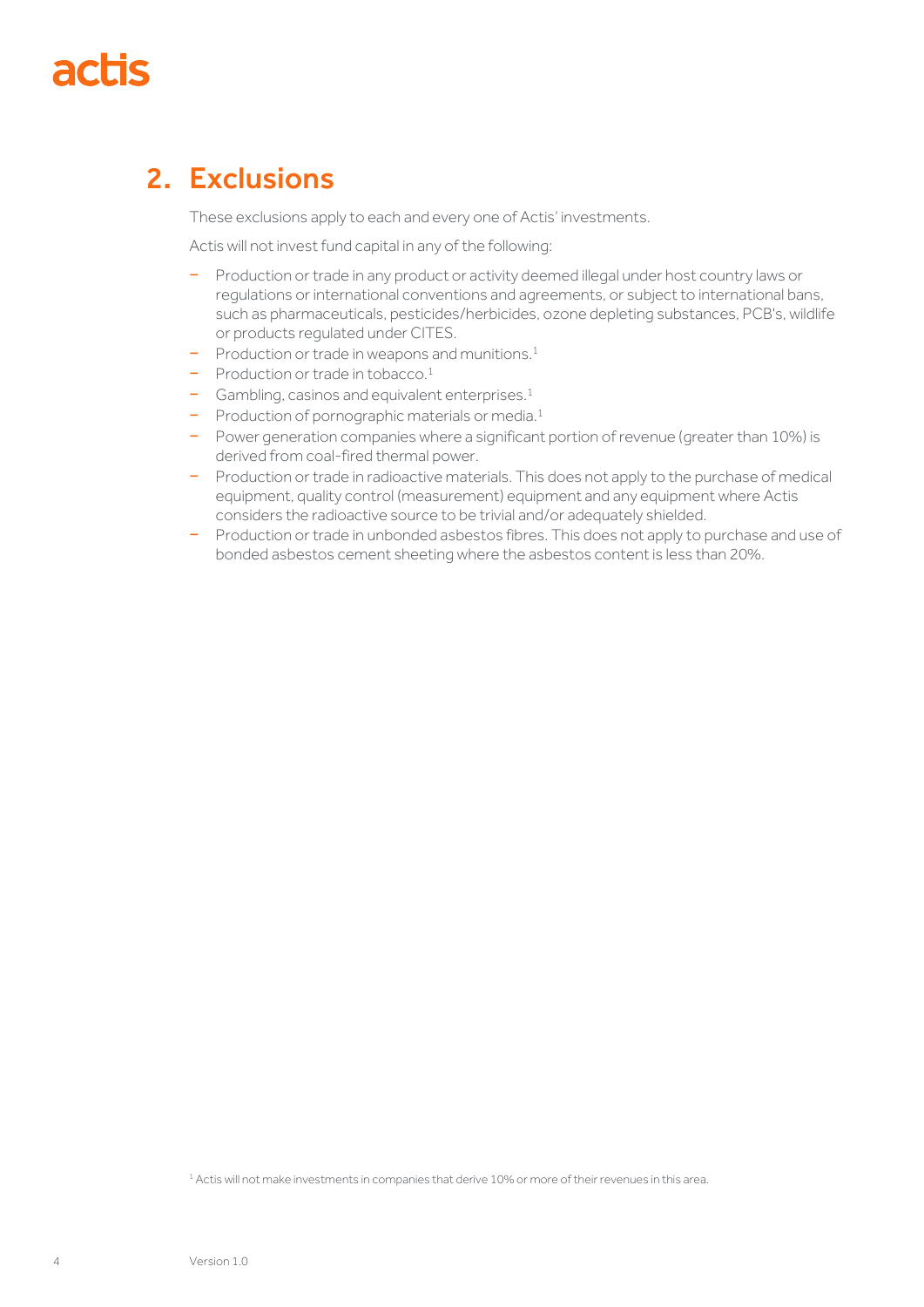## 3. Investing with Impact

*Impact investing* refers to the pursuit of investments with the intention of generating a measurable, beneficial social or environmental impact alongside a financial return. Through our investments, Actis seeks to deliver measurable positive social and environmental impacts, and our pursuit of impactis aligned with the United Nations Sustainable Development Goals (SDGs). Therefore, we have integrated the assessment of actual and intended impact into our investment decision-making process, alongside consideration of ESG issues.

Actis developed the Actis Impact Score<sup>TM</sup> (AIS) as a proprietary measurement framework which enables the measurement and monitoring of intended and actual impact performance. AIS has been systematically applied to all businesses in which Actis invests since 1<sup>st</sup> January 2019, to determine the positive outcomes that the investment can deliver, and to establish a baseline and forecast impact score.

AIS is calculated and integrated into investment decisions with the intended positive impacts of each investment presented to the Investment Committee. Positive impacts generated by Actis investments are tracked and monitored throughout the investment cycle, and recalculated at exit to create a final Impact Multiple indicating the increase in positive impacts created during Actis' investment.

The methodology outlined in Actis' Impact Measurement White Paper and Explainer Video (available on Actis' website), is aligned with the Impact Management Projectframework and the SDGs.

Actis is a founding signatory of the IFC Operating Principles for Impact Management (OPIM). The OPIM have been developed to describe essential features of managing investments with the intent to contribute to measurable positive social or environmental impact, alongside financial returns. Actis has committed to independent verification of its adherence to the principles.

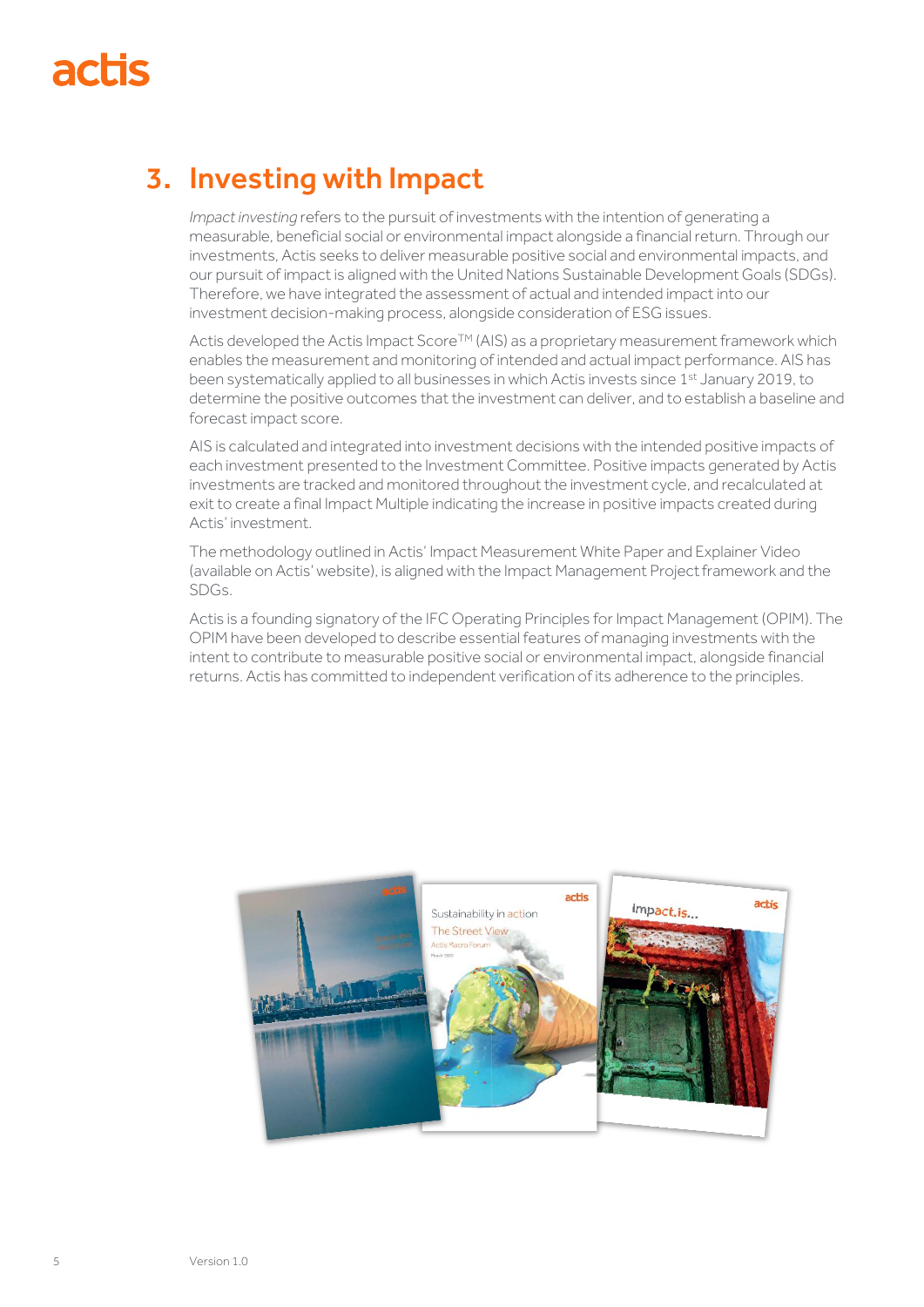### 4. Environment

#### 4.1 Objective

Avoid investment in businesses or projects with potential for significant adverse impacts on the environment, including but not limited to biodiversity, habitats or ecosystem services. Actis will protect and promote the improvement of the environment through its investments, wherever possible.

#### 4.2 Approach

Actis will only invest in businesses which:

- take account of the environmental impact of their operations (through a formal "environmental assessment" in cases involving potential loss of biodiversity or habitat, climate change, water or air quality, substantial solid waste and other issues where the negative impact could be significant) and take steps to mitigate any risks;
- − are designed and operated in compliance with local law;
- − are designed and operated according to International Best Practice<sup>2</sup> for the activity concerned (if these standards and guidelines are more stringent than local legislation) unless there is a clear reason for accepting a different standard in which case this will be formally recorded; or
- − take account of relevant international environmental agreements.

In particular, Actis will strive to encourage and support our businesses to:

- − develop their environmental management systems in accordance with International Best Practice and ISO 14001;
- − reduce pollution, emissions, waste, energy and water usage and raw materials;
- − consider life cycle analysis of their own products and services, and those of key suppliers; and
- go beyond safeguarding and protecting the environment from their operations, towards enhancing and improving the environment.

2 For the purposes of this policy, International Good Practice is defined as alignment with the IFC Performance Standards on Environmental and Social Sustainability, and the World Bank Group EHS Guidelines and associated industry sector guidelines.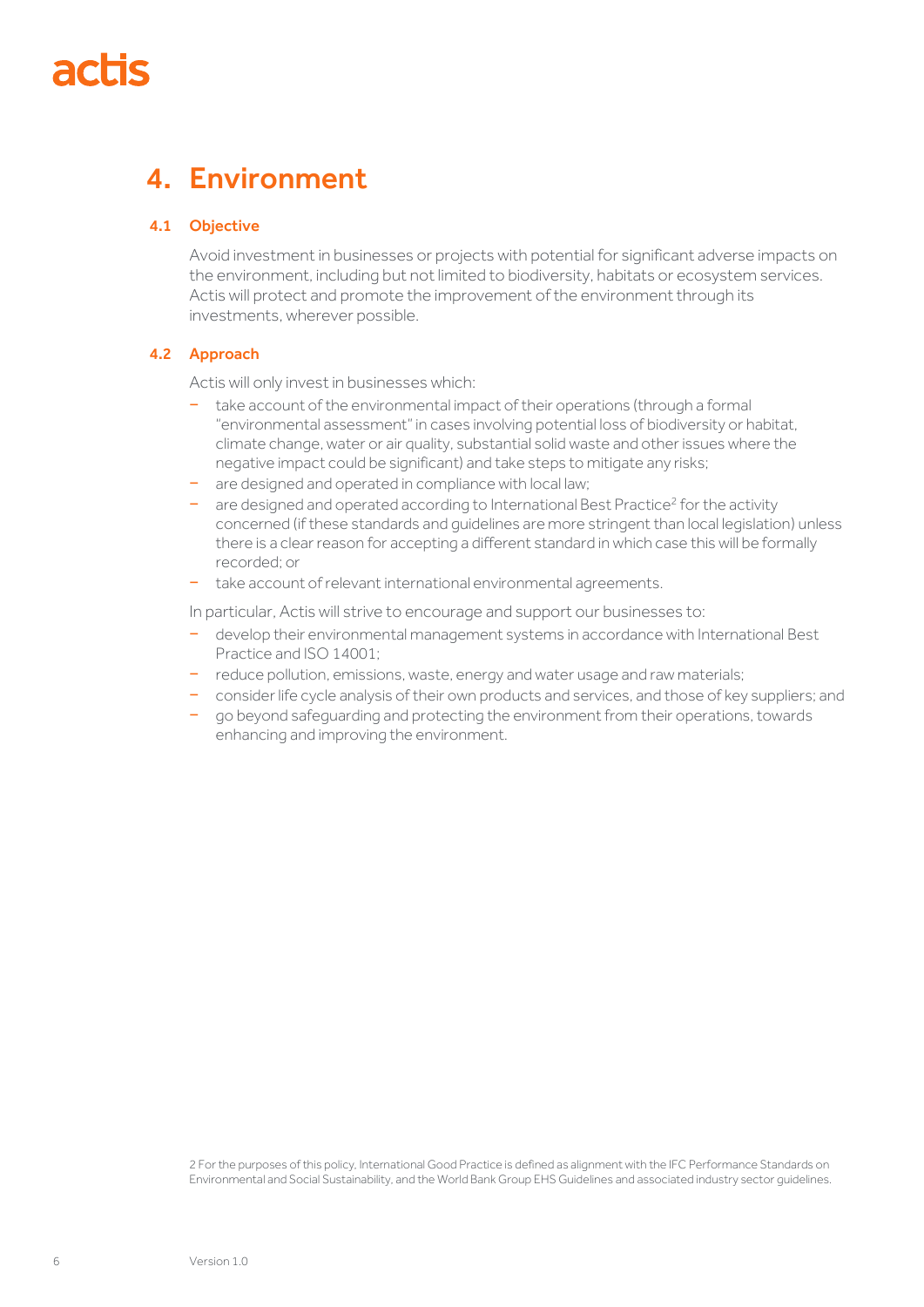## 5. Climate Change

#### 5.1 Objective

Contribute to tackling the climate crisis and support a just transition to a lower carbon economy.

#### 5.2 Approach

Actis recognises that the climate crisis poses a significant investment risk that has the potential to impact the long-term value of companies but also presents investment opportunities to support the just transition to a lower carbon economy. As such, when identifying prospective investments, Actis seeks to identify and incorporate climate factors, including the social consequences of the transition to a low-carbon economy, into the investment decision making process.

During due diligence and ownership Actis seeks to incorporate climate risk / opportunity assessment, including climate factors such as: energy and water use efficiency, renewable energy viability, adaptation and resilience opportunities, potential social impacts, and vulnerabilities from climate related impacts.

In particular, Actis will:

- encourage our companies to consider their climate resilience by assessing their exposure to climate risks, and taking appropriate adaptation actions to mitigate their exposure;
- − seek to support the just transition to a low carbon future through investment opportunities;
- − consider the social consequences of climate change including potential consequences and opportunities presented by the transition to a low-carbon economy;
- − support our companies with identifying and implementing operational efficiency initiatives to reduce the carbon intensity of their operations;
- − encourage our portfolio companies to measure and report greenhouse gas (GHG) emissions;
- − take into consideration the recommendations of the Financial Stability Board's Task Force on Climate-related Financial Disclosures (TCFD).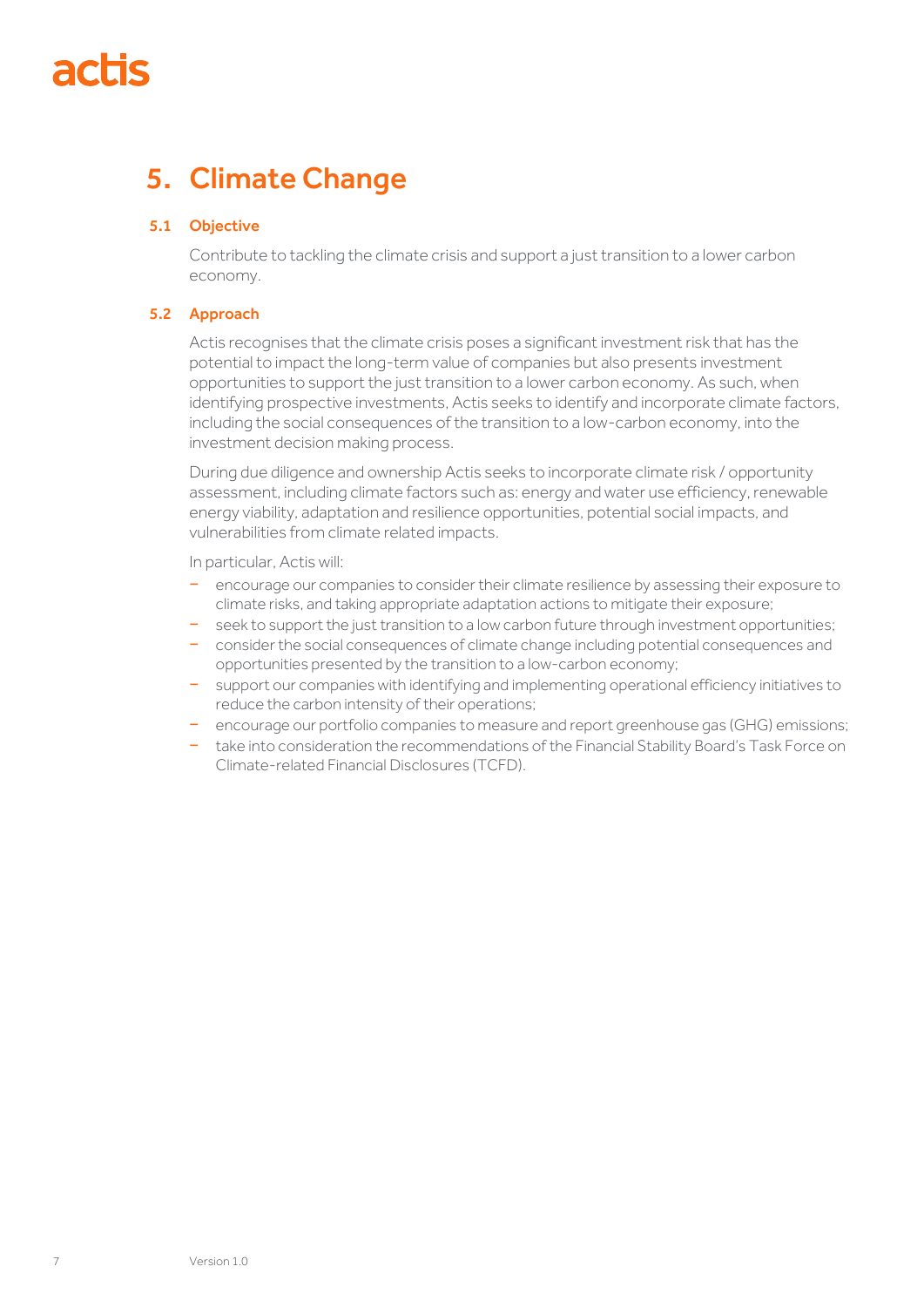## 6. Social Impact and Human Capital

### 6.1 Objective

Safeguard the rights, dignity, health and safety of any person who has dealings with the businesses in which Actis invests.

#### 6.2 Approach

Actis will only invest in businesses which:

- − seek to comply with:
	- 1. local law (as a minimum);
	- 2. the International Labour Organisation Fundamental Conventions;
	- 3. the UN Guiding Principles on Business and Human Rights;
	- 4. IFC Performance Standard 2: Labour and Working Conditions; and
	- 5. Voluntary Principles on Security and Human Rights.
- − take account of their impact on employees, contractors, the local community and other stakeholders affected by their operations (through appropriate consultation, and through a an assessment of social impacts in cases involving resettlement, cultural property, indigenous peoples, migrant labour or other issues where the negative social impact could be significant) and take steps to mitigate any risks;
- − do not employ forced labour of any kind, either directly or via their primary supply chain;
- − only allow children to form part of their workforce (either directly or via their primary supply chain) where to do so is in compliance with the International Labour Organization (ILO) standards, through the applicable ILO Conventions / Protocols ratified by the country, or guiding recommendations<sup>3</sup>; and when it is legally permissible under local child labour laws;
- pay wages which meet or exceed industry or national minima and are sufficient to meet basic needs;
- treat their employees fairly in terms of recruitment, progression, terms and conditions of work and representation, without prejudice to and irrespective of gender, race, colour, disability, political opinion, sexual orientation, age, religion, or social or ethnic origin;
- − allow consultative work-place structures and associations which provide employees with an opportunity to present their views to management;
- − assess the specific risks arising from work activities and introduce measures to eliminate or reduce those risks; and
- provide access to remedy and an appropriate grievance mechanism for all workers and where appropriate other stakeholders.

#### Furthermore, Actis will:

- support our companies to foster diverse teams and inclusive workplace cultures; and
- support our companies to uphold high standards of health and safety, and to provide decent, fair and safe working conditions for all workers whether direct employees or contractors.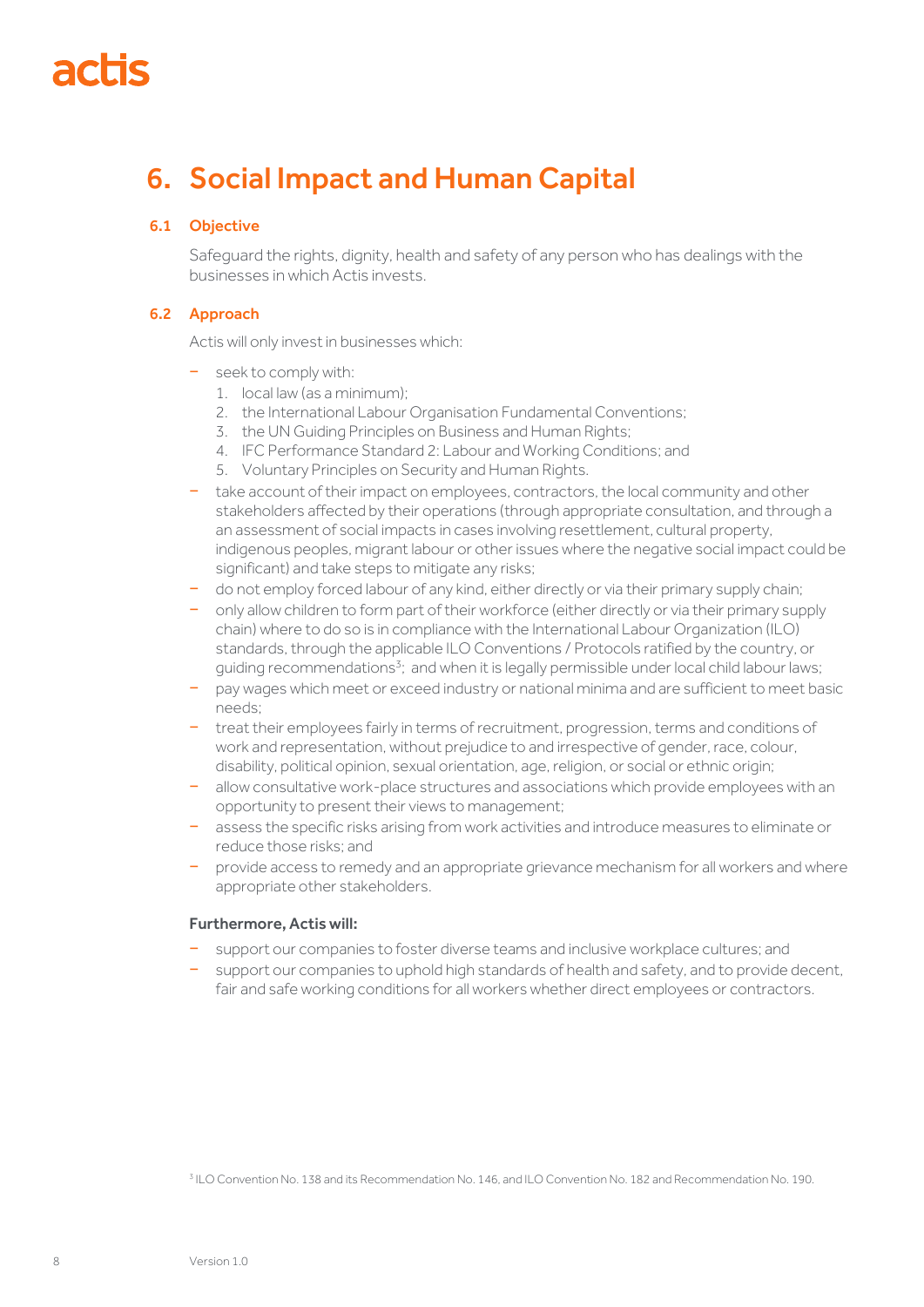## 7. Business Integrity

### 7.1 Objective

Ensure the implementation and continuation of proper corporate governance, conduct and business integrity across Actis' portfolio companies.

### 7.2 Approach

Actis will only invest in businesses which:

- − uphold high standards of business integrity and honesty, and operate in accordance with local and international laws and good practice, including those intended to prevent extortion, bribery and financial crime;
- − strive to implement policies and procedures to prevent extortion, bribery, fraud, corruption and financial crime in accordance with local law requirements and internationally recognised best practice;
- − properly record, report and review financial and tax information as required by relevant accounting standards and operate in compliance with national and international sanctions; and
- − implement a whistleblowing procedure for reporting wrongdoing and misconduct in the workplace that includes protection for the reporter.

Furthermore, Actis undertakes checks of management executives and board members of target companies in the following ways:

- − conducting reference checks in the market on individuals to understand how they are perceived, how credible and respected they are and any other relevant market sentiments/perspectives;
- undertaking a Customer Due Diligence process, including checking individuals against a market leading database to identify any actual or potential red flags (e.g. Politically Exposed Persons (PEPs), links to crime, terrorism or negative media coverage);
- − identifying the 'beneficial owners' of the business those who own more than 25% and who ultimately stand to benefit from any gains;
- assessing individuals, target companies and any key stakeholders (e.g. JV partners) from a reputational risk perspective; and,
- − recommending to Investment Committee, if red flags arise from any of the above, that thirdparty enhanced Integrity Due Diligence is undertaken to inform decision-making. Actis has a panel of preferred Integrity Due Diligence providers for this purpose.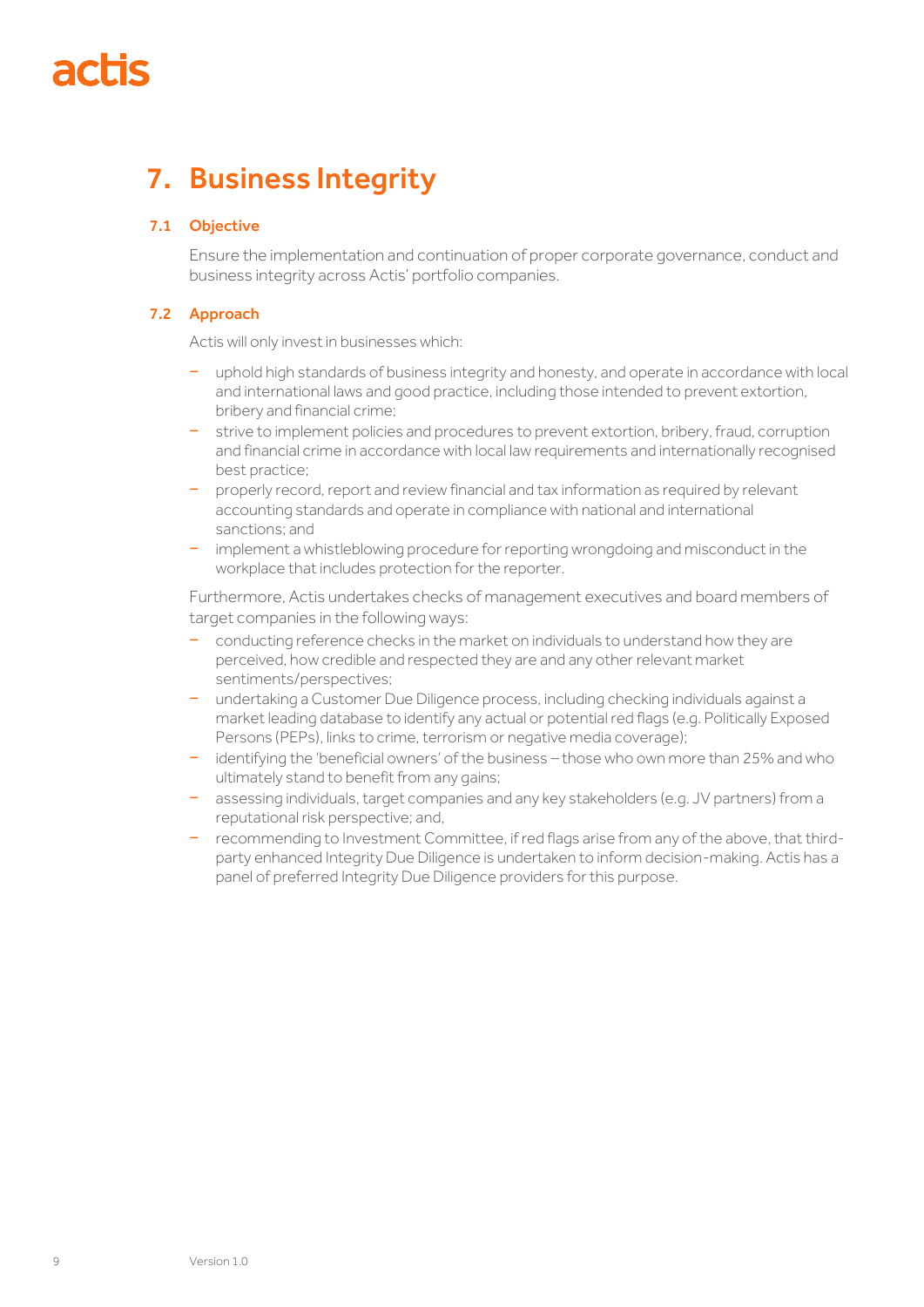## 8. Investee Company Undertaking

Actis requires that each of its investee companies and each member of its group seek to carry out their business activities in a manner that:

- 1. complies with all applicable local and national laws, regulations and agreements regarding environmental, labour, health and safety matters as they are amended and updated from time to time;
- 2. provides safe and healthy working conditions for its employees and contractors;
- 3. encourages the efficient use of natural resources, promotes the protection of the environment and adopts a mitigation hierarchy to anticipate and avoid, or where avoidance is not possible, minimise, and, where residual impacts remain, compensate/offset for risks and impacts to the environment;
- 4. undertakes commercially reasonable endeavours to minimise greenhouse gas emissions and support the transition to a low carbon economy;
- 5. treats all employees fairly in terms of recruitment, progression, remuneration and conditions of work, irrespective of gender, race, colour, language, disability, political opinion, age, religion, or national/social origin;
- 6. respects the rights of all workers to join or form workers' organisations, to bargain collectively and to carry out their representative functions in the workplace;
- 7. does not:
	- − engage in or support any practices relating to slavery, forced or compulsory labour or human trafficking; or
	- − employ forced labour of any kind (either directly or via its primary supply chain);
	- − allow children below the minimum age<sup>4</sup> to form part of its workforce (either directly or via its primary supply chain); or
	- allow any worker under the age of 18 to undertake hazardous work;
- 8. takes account of the impact of its operations on the local community, encourages local community development and adopts a mitigation hierarchy to anticipate and avoid, or where avoidance is not possible, minimise, and where residual impacts remain, compensate/offset for risks and impacts to local communities;
- 9. upholds high standards of business integrity and honesty, complies with local laws and any applicable foreign laws (including but not limited to Anti-Corruption Laws) and international good practice, does not directly or indirectly offer, pay, solicit or accept bribes in any form in either the public or private sector (whether to/from public officials or otherwise), and implements an appropriate Anti-Bribery and Corruption Compliance Programme (as defined below) or equivalent which demonstrates the Company's commitment to upholding a high standard of business integrity;
- 10. seeks to operate in accordance with good international industry practice with respect to the management of environmental, health, safety and social issues
- 11. provides for the reporting as soon as practicably possible to Actis of any social, labour, health and safety, security, environmental or integrity incident involving the Company or any member of the Group that results in:
	- 1. a serious business continuity threat;
	- 2. Collective redundancy (≥20 people in 90 days or ≥10% of the total workforce);
	- 3. loss of life, severe permanent injury or severe permanent damage to health;
	- 4. a material adverse environmental or social impact; or
	- 5. material breach of law or the Company's code of conduct relating to business integrity matters, including financial irregularities
- 12. implements a code of conduct which demonstrates the Company's commitment to upholding a high standard of business integrity

<sup>4</sup> The "minimum age" is the higher of (i) 14 years of age or (ii) the minimum age of employment permitted by the law of the country where the employment takes place or (iii) the age established for completing compulsory education in that country.